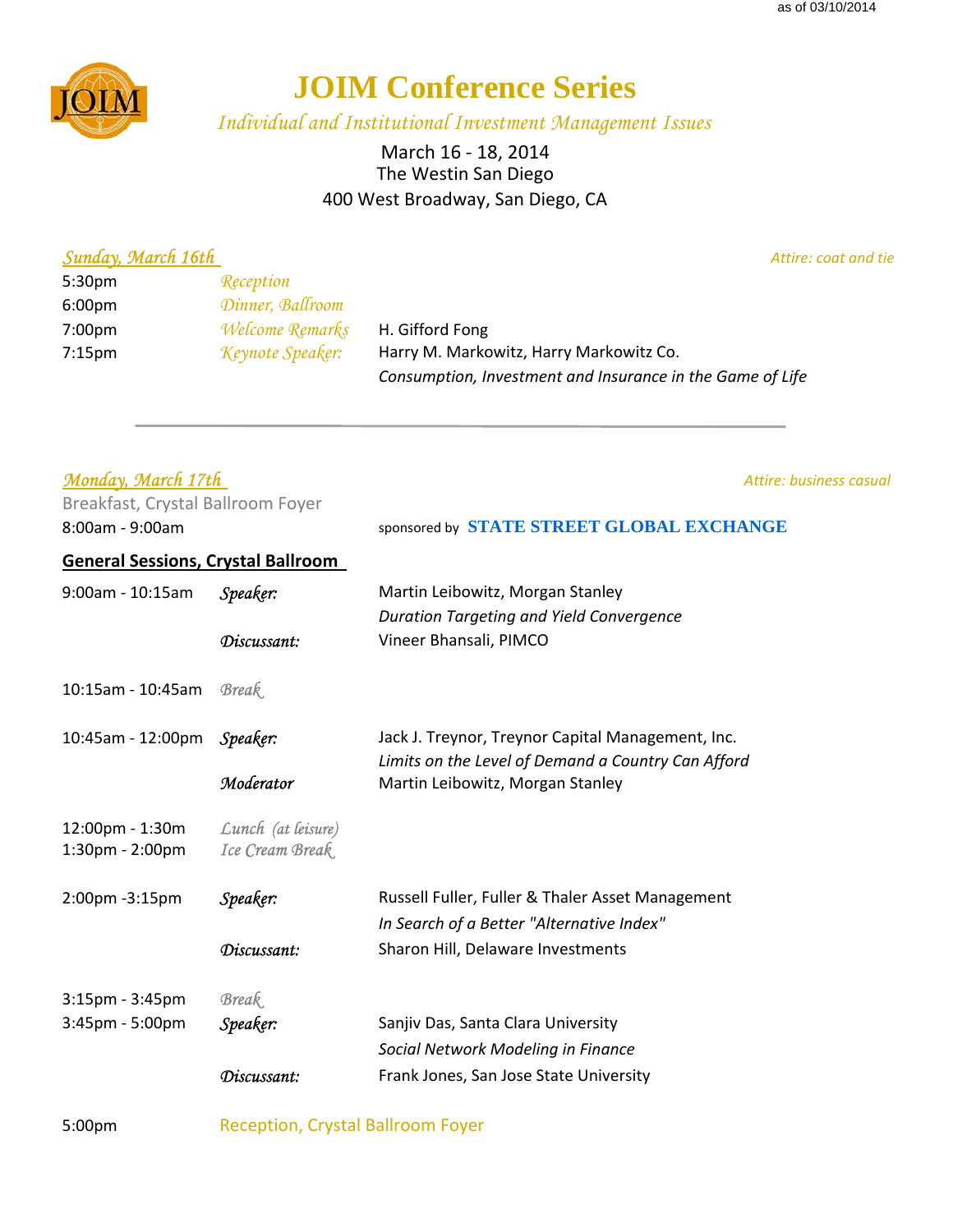# *Tuesday, March 18th*

8:00am ‐ 9:00am Breakfast, Crystall Ballroom Foyer

### **General Sessions, Crystal Ballroom**

| $9:00$ am - 10:15am   | Speaker:           | Lawrence E. Harris, University of Southern California<br>Maker-Taker Pricing Effects on Market Quotations              |
|-----------------------|--------------------|------------------------------------------------------------------------------------------------------------------------|
|                       | Discussant:        | Will Kinlaw, State Street Associates                                                                                   |
| 10:15am - 10:45am     | <b>Break</b>       |                                                                                                                        |
| 10:45am - 12:00pm     | Speaker:           | Terrance Odean, University of California, Berkeley<br>What Risk Factors Matter to Investors? Evidence From Mutual Fund |
|                       | Discussant:        | Jose Menchero, MSCI                                                                                                    |
| 12:00pm - 1:00pm      | Lunch (at leisure) |                                                                                                                        |
| $1:00$ pm - $1:30$ pm | Ice Cream Break    |                                                                                                                        |
| $1:30$ pm - $2:45$ pm | Speaker:           | Kenneth Blay, 1st Global                                                                                               |
|                       |                    | Tax-Cognizant Portfolio Analysis: A Methodology for Maximizing After-<br><b>Tax Wealth</b>                             |
|                       | Discussant:        | Alan Tarver, Frost Investment Advisors                                                                                 |
| 2:45pm - 3:00pm       | <b>Break</b>       |                                                                                                                        |
| $3:00$ pm - $4:15$ pm | Speaker:           | Seoyoung Kim, Santa Clara University                                                                                   |
|                       |                    | Designed for Failure? Risk-Return Tradeoffs and Risk Management of<br><b>Structured Investment Vehicles</b>            |
|                       | Discussant:        | Bruce N. Lehmann, University of California, San Diego                                                                  |

Next Conference will be held:

September 21 ‐ 23, 2014 Napa, CA The Westin Verasa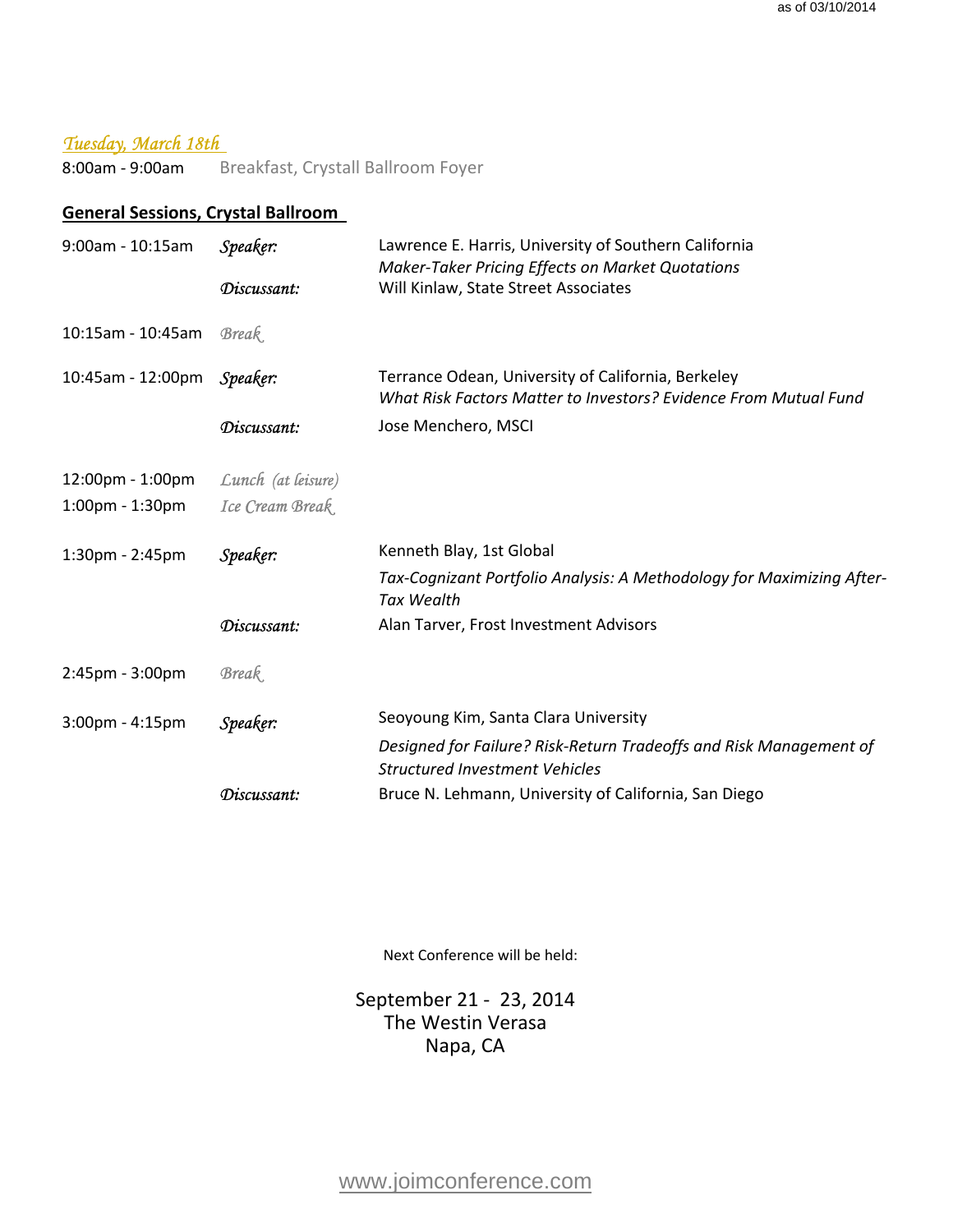# **JOIM Conference Series Advisory Board & Program Committee**

**Andrew W. Lo**, Director MIT Sloan School of Management 50 Memorial Drive Cambridge, MA 02142 (617) 253-0920 andrew.lo@mit.edu

## **Advisory Board**

**John Ameriks**, Head of Active Equity Group Vanguard Equity Investment Group P.O. Box 2600 Valley Forge, PA 19482 (610) 503-8790 John\_ameriks@vanguard.com

#### **Jeremy Baskin**, Chief Executive Officer

AXA Rosenberg Investment Management, LLC 4 Orinda Way, Building E Orinda, CA 94563 (925) 258-6165 jbaskin@axarosenberg.com

**Tony Batman,** Chief Investment Officer 1<sup>st</sup> Global Research and Consulting 12750 Merit Drive, #1200 Dallas, TX 75251 tbatman@1stglobal.com

# **Gary Bergstrom**, Chairman Founder

BFO Investments LLC 260 Franklin Street, 23rd Floor Boston, MA 02110 gbergstrom@yahoo.com

#### **[H. Gifford Fong](javascript:popUp()**

President, Gifford Fong Associates Editor, Journal Of Investment Management 3658 Mt. Diablo Blvd., Suite 200 Lafayette, CA 94549 (925) 299-7800 [gifford.fong@gfong.com](mailto:gifford.fong@gfong.com)

**Lisa Goldberg**, Director of Research Center for Risk Management Research University of California, Berkeley 367 Evans Hall Berkeley, CA 94720-3860 lisa.r.goldberg@gmail.com

#### **Chairman Academic Advisor**

**Sanjiv R. Das**, Professor of Finance & Finance Chair Santa Clara University's Leavy School of Business 500 El Camino Real Santa Clara, CA 95053 (408) 554-4779 srdas@scu.edu

#### **Jason Hsu**, Chief Investment Officer Research Affiliates, LLC

620 Newport Center Drive, Suite 900 Newport Beach, CA 92660 (949) 325-8700 hsu@rallc.com

#### **Mark Kritzman**, Managing Partner & CIO Windham Capital Management, LLC 200 Clarendon Street, 26th Floor Cambridge, MA 02116 (617) 419-3910 mkritzman@windhamcapital.com

**Martin L. Leibowitz**, Managing Director Morgan Stanley 1585 Broadway, 38th Floor New York, NY 10036 (212) 761-7597 martin.leibowitz@morganstanley.com

#### **Richard (Dick) Michaud**, President & CIO

New Frontier Advisors, LLC 10 High Street Boston, MA 02110 (617) 482-1433 rmichaud@newfrontieradvisors.com

**John O'Brien**, Executive Director MFE Program, Haas Business School University of California, Berkeley Berkeley, CA 94720 (510) 643-1396 obrien@haas.berkeley.edu

#### **Tom Stringfellow**, President

Frost Investment Advisors, LLC P.O. Box 1600 San Antonio, TX 78296 (210) 313-5737 [tstringfellow@frostbank.com](mailto:tstringfellow@frostbank.com)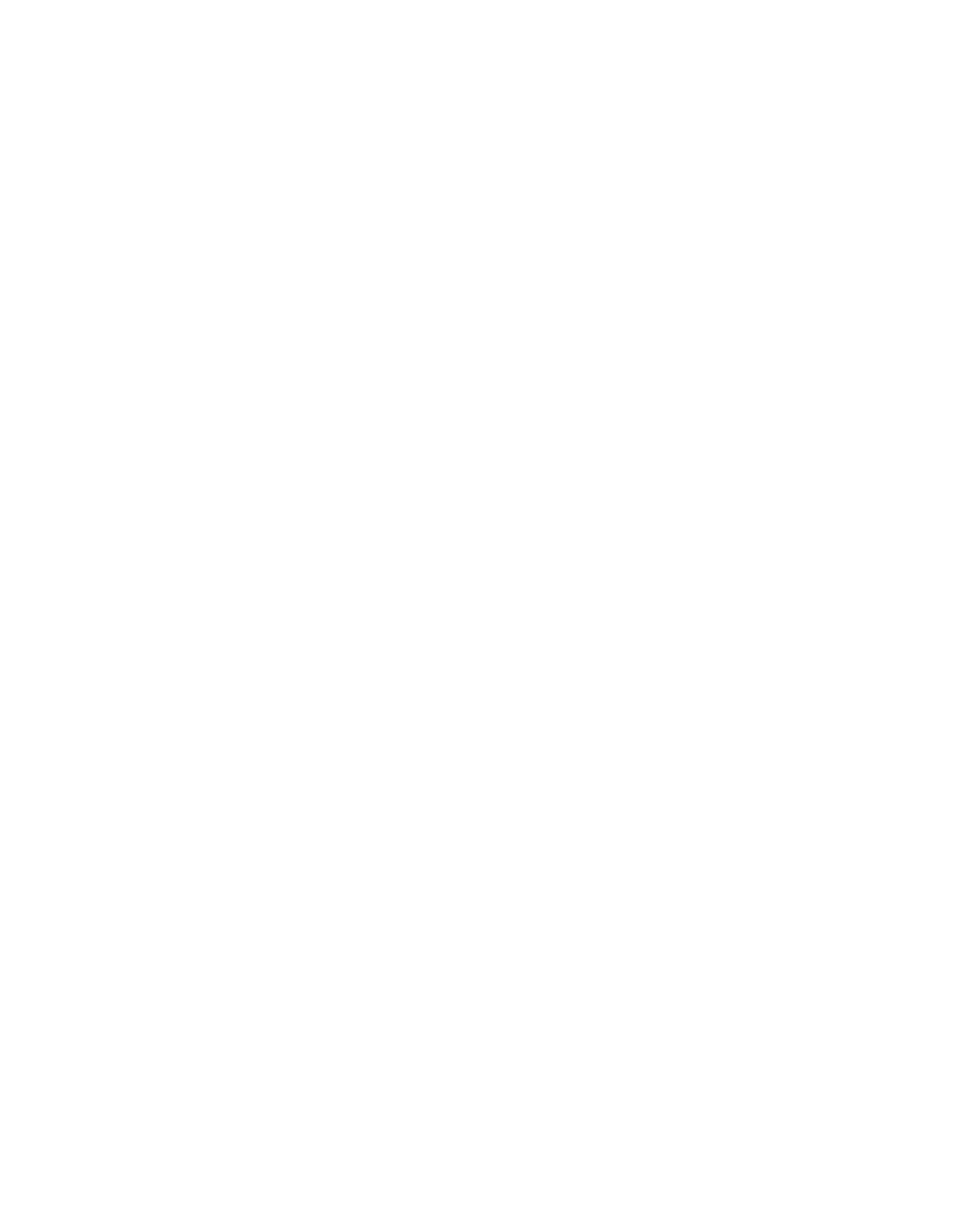# **JOIM Conference Series Advisory Board & Program Committee**

#### **Chairman**

**Andrew W. Lo, Director MIT Sloan School of Management Memorial Drive** Cambidge, MA  $\blacksquare$ B  $-9$ andrewlomitedu

#### **Advisory Board**

John Ameriks, *Had of Active Eqity Group* **Vanguard Eqity Investment Group**  $P\mathbf{B}$ ox Ø Valley Forge, PA 19 Ø -9 **Jhnameriks@nguardcom** 

Jeremy Baskin, Chief Executive fficer **AX Rosenbrg Investment Management, LLC 49nda Way, Building E** Onda, CA 9 -6 Ø **p**skin@xarosenbrgcom

Tony Batman, Chief Investment fficer 1<sup>st</sup> Global Research and Consulting **Merit Drive, #** Dallas, TX *thtman@globlcom* 

**Gary Bergstrom, Chairman Founder BFOnvestments LLC**  $r^d$  Floor **Franklin Street, 3** Boston, MA 0 0 gbrgstrom@hoocom

**H. Gifford Fong President, Gifford Fong Associates Editor, Jurnal OInvestment Management Mt.Dialo Blvd, Suite 0** Lafayette, CA 9 ₽ -0 giffordfong@fongcom

**Lisa Goldberg, Director of Research Center for Risk Management Research hiversity of California, Berkeley Evans Hl Berkeley**, CA **D** -0 *lisargoldbrg@nailcom* 

#### **Academic Advisor**

Sanjiv R. Das, Professor of Finance Finance Chair 6DQWD & ODUD 8QLYHUVLW\¶V **El Camino Real** Santa Clara CA **B** Ø -9 *srdas@uedu* 

Jason Hsu, Chief Investment flicer **Research Affiliates, LLC Newport Center Drive, Suite**  $\boldsymbol{\theta}$ Newport Beach, CA **0** Ø -0 hsukallccom

Mark Kritzman, Managing Partner & IO **Windham Capital Management, LLC Clarendon Street, 8h Floor** Cambidge, MA  $\bullet$ Ø -0

mkritzman@indhamcapitalcom

Martin L. Leibowitz, Managing Director **Morgan Stanley** Broadway, 8  $th$  Floor New York, NY **O** -9 怎 martinleibwitz@organstanleycom

Richard (Dick) Michaud, President &IO **New Frontier Advisors, LLC I H***h* Street Boston, MA  $\blacksquare$  $-4$ æ rmichaud@ewfron tieradvisorscom

**John O'Brien, Executive Director MFE Program, Lts Business School L**iversity of California, Berkeley Berkeley, CA **9** Ø -8 *obienkaasbrkeleyedu* 

**Tom Stringfellow, President Frost Investment Advisors, LLC** P**Box** 0 San Antonio, TX  $-5^{\circ}$ *tstringfellowfcosthnkcom*